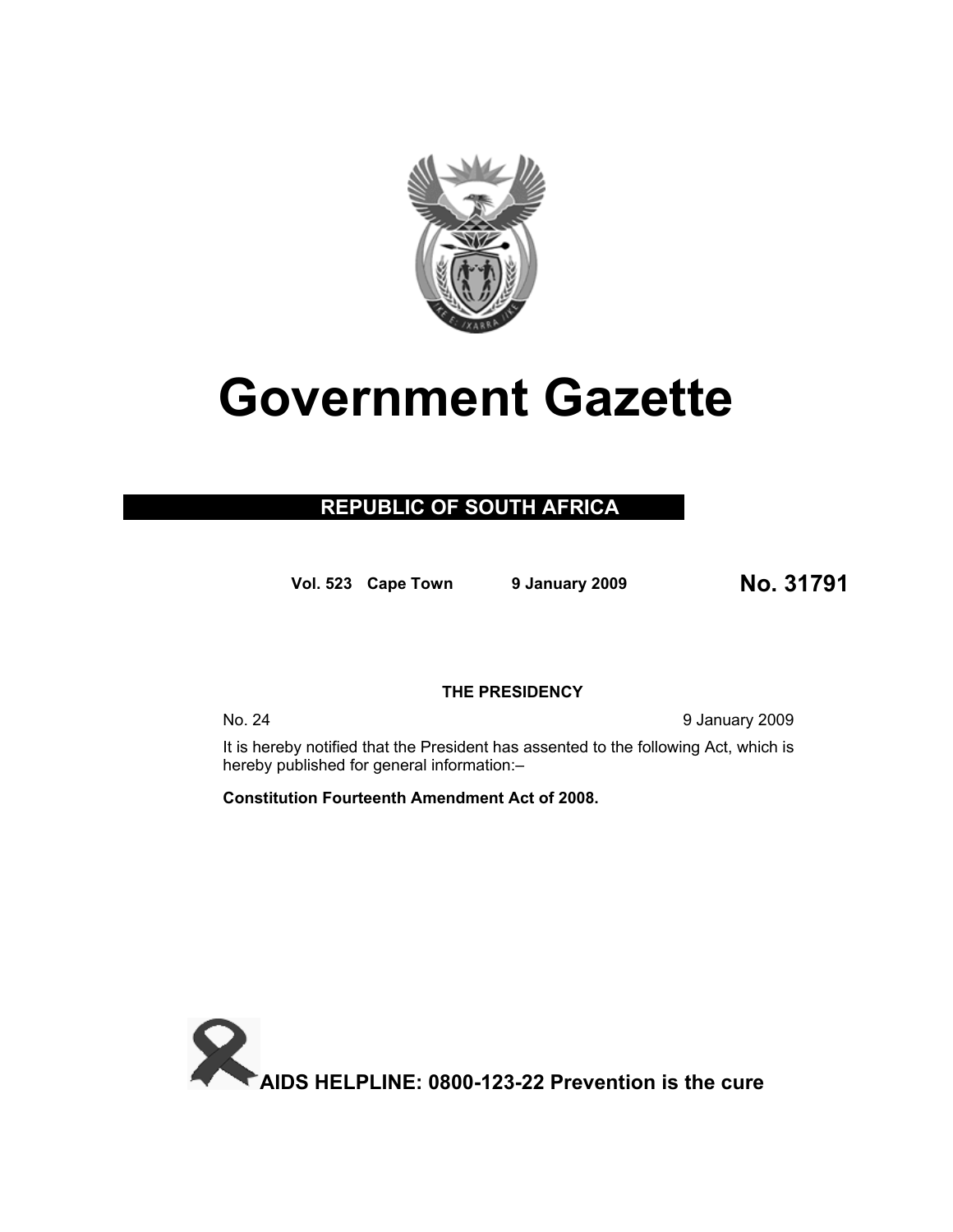$\overline{1}$ 

#### CONSTITUTION FOURTEENTH AMENDMENT ACT OF 2008

#### **GENERAL EXPLANATORY NOTE:**

] Words in bold type in square brackets indicate omissions from existing enactments. Words underlined with a solid line indicate insertions in existing enactments.

> *(English text signed by the President.) (Assented to 6 January 2009.)*

## **ACT**

**To amend the Constitution of the Republic of South Africa, 1996, so as to—** 

- **further regulate the determination of political party participation in provincial delegations to the National Council of Provinces; and**
- **abolish the right—** 
	- **of a member of the National Assembly or a provincial legislature to become a member of another political party whilst retaining membership of the National Assembly or that provincial legislature; and**
	- **of an existing political party to merge with another political party, or to subdivide into more than one political party, or to subdivide and to permit any of the subdivisions to merge with another political party, whilst allowing a member of the National Assembly or a provincial legislature affected by such changes to retain membership of the National Assembly or that provincial legislature;**

**and to provide for matters connected therewith.** 

**Parliament of the Republic of South Africa enacts as follows:**-

#### **Amendment of section 61 of the Constitution of the Republic of South Africa, 1996, as amended by section 1 of the Constitution Ninth Amendment Act of 2002**

**1.** Section 61 of the Constitution of the Republic of South Africa, 1996 (hereinafter 5 referred to as the Constitution), is hereby amended by the substitution for subsection (2) of the following subsection:

"(2) (a) A provincial legislature must, within 30 days after the result of an election of that legislature is declared—

- (i) determine, in accordance with national legislation, how many of each 10 party's delegates are to be permanent delegates and how many are to be special delegates; and
- (ii) appoint the permanent delegates in accordance with the nominations of the parties.

**[(b) If the composition of a provincial legislature is changed on account of** 15 **changes of party membership, mergers between parties, subdivision of parties or subdivision and merger of parties within that legislature, it must within 30 days after such change—**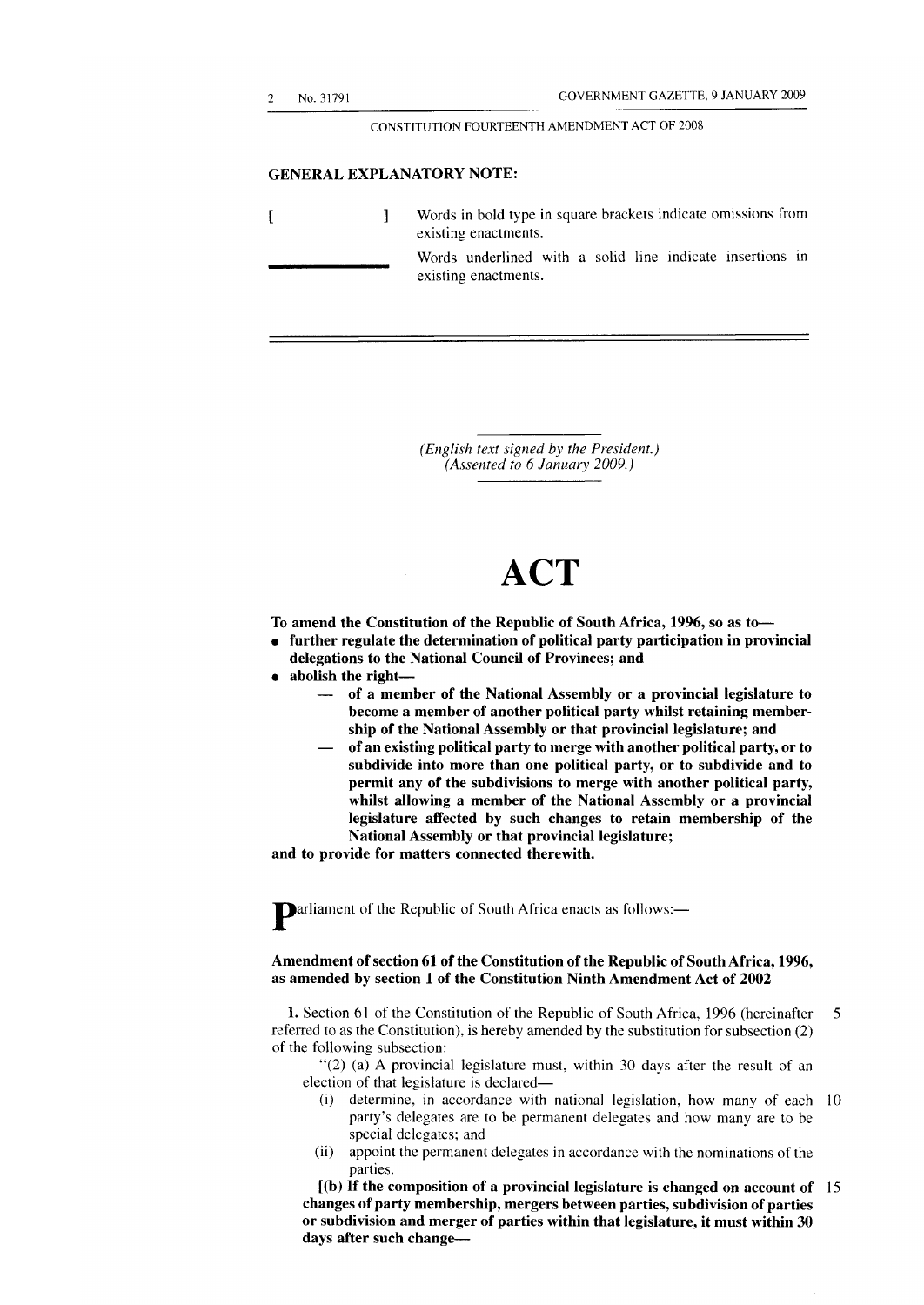#### CONSTITUTION FOURTEENTH AMENDMENT ACT OF 2008

- **(i) determine, in accordance with the national legislation referred to in paragraph (a), how many of each party's delegates are to be permanent delegates and how many are to be special delegates; and**
- **(ii) appoint the permanent delegates in accordance with the nominations of the parties.]".** 5

#### **Amendment of section 62 of the Constitution of the Republic of South Africa, 1996, as amended by section 2 of the Constitution Ninth Amendment Act of 2002**

**2.** Section 62 of the Constitution is hereby amended by the substitution for subsection (3) of the following subsection:

- "(3) Permanent delegates are appointed for a term that expires— 10
	- (a) immediately before the first sitting of the provincial legislature after its next election[; **or**
	- **(b) on the day before the appointment of permanent delegates in accordance with section 61(2)(b)(ii) takes effect].'.**

#### **Amendment of section 105 of the Constitution of the Republic of South Africa,** 15 **1996, as amended by section 3 of the Constitution Tenth Amendment Act of 2003**

**3.** Section 105 of the Constitution is hereby amended by the substitution in subsection (1) for the words preceding paragraph (a) of the following words:

> **"[Subject to Schedule 6A, a]** A provincial legislature consists of women and men elected as members in terms of an electoral system that— $\ddot{ }$  20

#### **Amendment of section 106 of the Constitution of the Republic of South Africa, 1996, as amended by section 4 of the Constitution Tenth Amendment Act of 2003**

**4.** Section 106 of the Constitution is hereby amended by the substitution for subsection (3) of the following subsection:

 $\degree$ (3) A person loses membership of a provincial legislature if that person— 25 (a) ceases to be eligible;

- (b) is absent from the legislature without permission in circumstances for which the rules and orders of the legislature prescribe loss of membership; or
- (c) ceases to be a member of the party that nominated that person as a 30 member of the legislature<sup>[</sup>, unless that member has become a member of another party in accordance with Schedule 6A].".

#### **Amendment of Schedule 3 to the Constitution of the Republic of South Africa, 1996, as amended by section 2 of the Constitution Fourth Amendment Act of 1999, section 19 of the Constitution Sixth Amendment Act of 2001 and section 3 of the** 35 **Constitution Ninth Amendment Act of 2002**

- **5.** Schedule 3 to the Constitution is hereby amended—
	- (a) by the substitution for item 3 of Part B of the following item:
		- ' k 3 . If the competing surpluses envisaged in item 2 are equal, the undistributed delegates in the delegation must be allocated to the 40 party or parties[, **including any merged party as contemplated in section 61(2)(b),]** with the same surplus in the sequence **[of votes recorded, starting with the party or merged party which recorded]** from the highest to the lowest number of votes[, **including combined votes in the case of a merged party,]** that 45 have been recorded for those parties during the last election for the provincial legislature concerned<sup>[</sup>, but if any of the parties with the **same surplus—** 
			- **(a) came into existence on account of changes of party membership or subdivision of parties within that legisla-** 50 **ture as contemplated in section 61(2)(b); and**